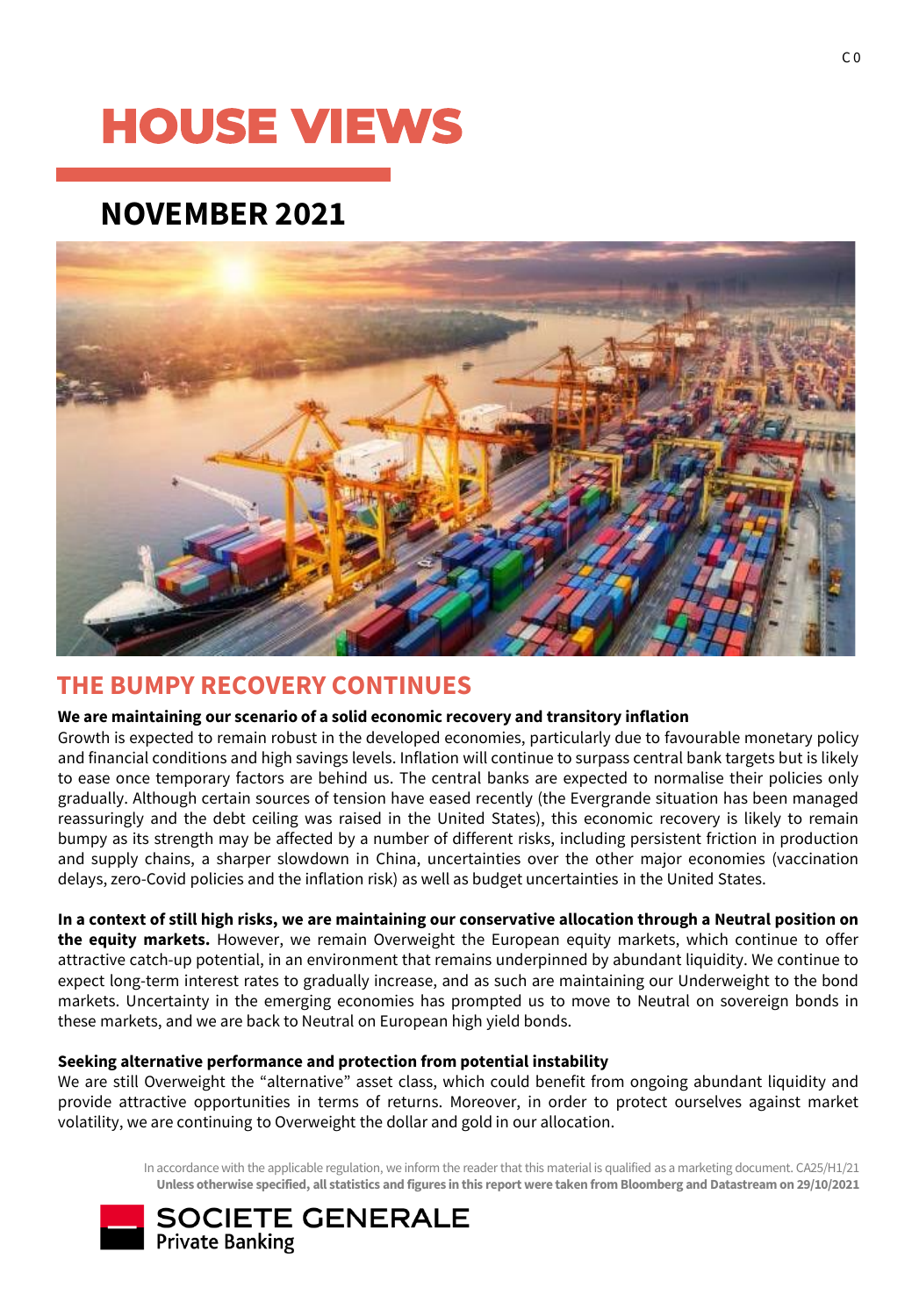**OUR STRONGEST CONVICTIONS**

#### **A sustained but bumpy economic recovery**

Economic growth is expected to remain sustained in the coming quarters, particularly in the developed economies, thanks to normalizing labor markets and still very accommodative monetary and financial conditions. However, growth is likely to be uneven across the world's regions and subject to various risks that could affect its strength.

#### **Inflation expected to remain transitory**

The recent price pressures reflect mostly transitory factors. Inflation is expected to return to levels more comfortable for central banks in developed economies by the end of 2022.

### **An overall cautious tone in the equity markets, with an Overweight position maintained in the European markets**

Against a backdrop of higher risks, we have opted for a cautious allocation by adopting a Neutral position in the equity markets. However, European equity markets continue to show an interesting potential to catch up.

### **Rebalancing in favor of cyclical and value stocks**

We continue to favor a balanced mix of cyclical sectors such as materials, industrials, financials, consumer cyclicals and energy, and value stocks.

#### **An overweight of the dollar against the euro**

The dollar will continue to appreciate against the euro as a result of faster tightening by the Federal Reserve relative to the ECB. The dollar also offer a position of "safe haven" currency in the event of proven financial market turbulence.

### **Gold and hedge funds: assets to consider for diversification**

Against a backdrop of volatility and inflation fears, gold and hedge funds will continue to play a valuable decorrelation role.

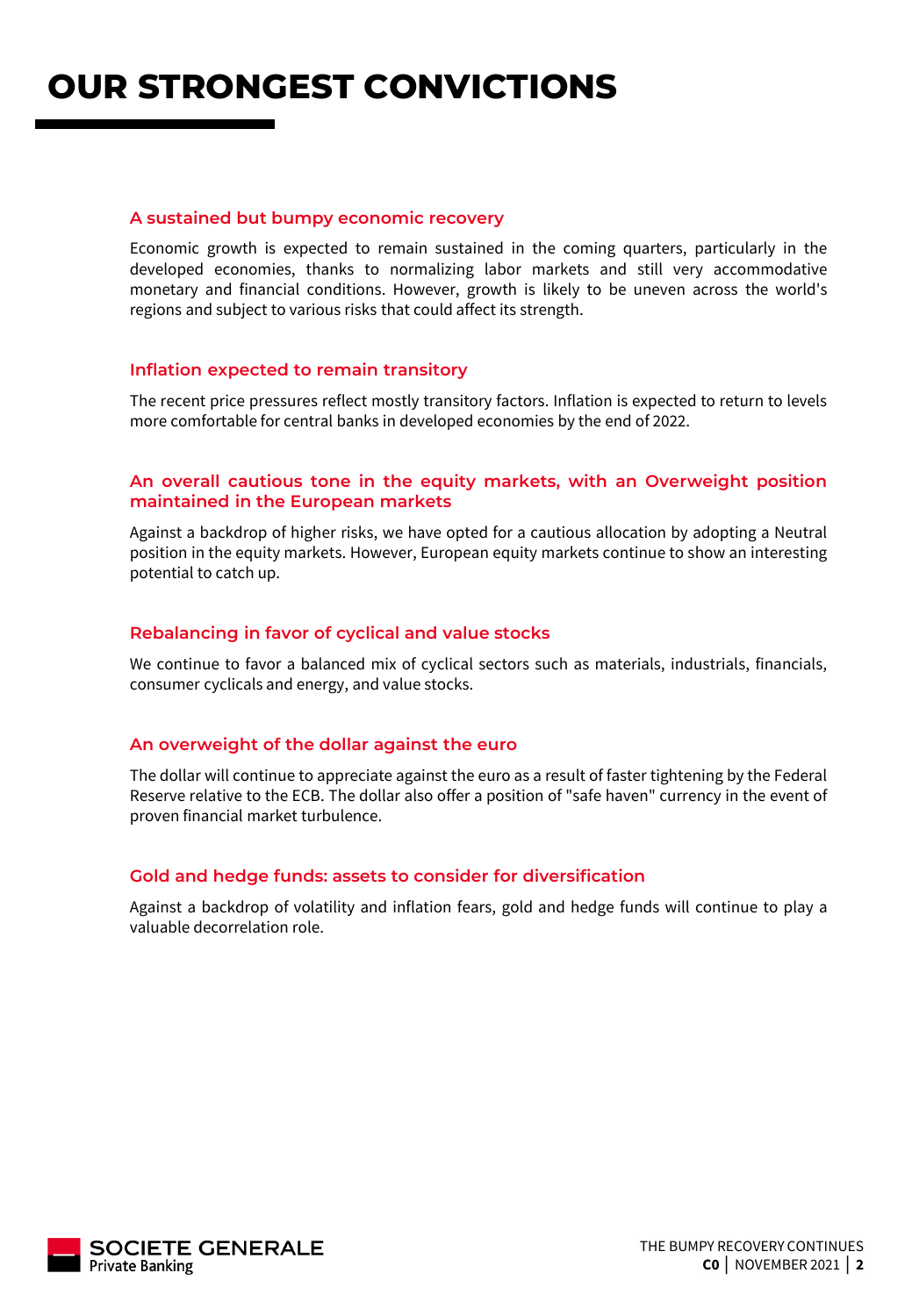## **OUR ASSET ALLOCATION**

The table below presents the latest conclusions of our Global Investment Committee (GIC)

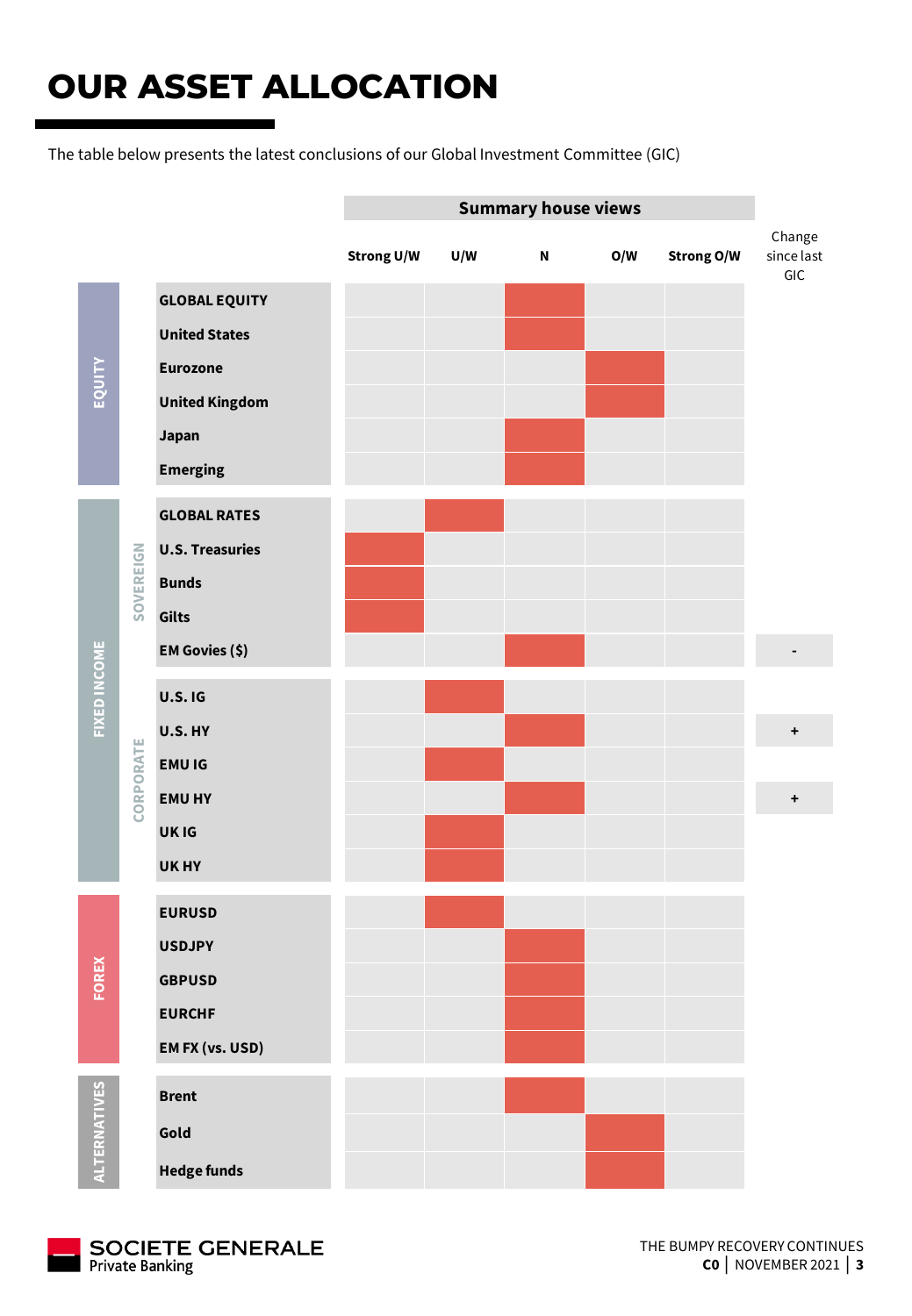## **ECONOMIC OUTLOOK**

### **Economic recovery continues but uncertainties persist**



**The economic recovery has brought pressures on supply chains and input prices. These should gradually ease, allowing inflation to fall back in advanced economies. Growth should continue in advanced economies over coming months as labour markets return to normal and financial conditions remain highly accommodative. The spectre of "Stagflation" (high inflation together with lacklustre growth) is rearing its head in some big emerging economies, posing a risk to global recovery.**

**Recovery remained healthy in advanced economies** in Q3. This trend should persist, albeit at a more modest pace once the massive boost from lifting Covid restrictions fades out. Our central scenario sees economies still benefiting from highly accommodative monetary and fiscal policies, although these will likely move gradually back toward normal. Labour market trends should mean activity becomes self-sustaining and healthy aggregate household and corporate finances will provide further support as long as confidence remains strong. The IMF expects growth of 4.5% in 2022 in advanced economies, after 5.2% in 2021. That said, a number of risks overhang this scenario and could affect the scale of recovery.

First, **uncertainties persist about fiscal policies**. Having weighed in with strong support for their economies at the peak of the COVID crisis, governments are now looking to move policy gradually back to normal. How fast they do this will be a matter of delicate political negotiation on both sides of the Atlantic and represents a major risk to our economic outlook.

Also, **inflationary risks need careful watching**. Strong demand and constraints on supply are generating severe pressures on production chains and pushing up input prices. These pressures should gradually return to normal, allowing inflation to fall back to levels more comfortable for central banks, who will then be able to take a gradual approach to normalising policy. But there is a real risk these pressures will persist meaning monetary policy could tighten faster and further than expected.

Finally, **emerging economies could slow more sharply than expected**. China continues to adjust the growth drivers of its economy and could yet see a harsher slowdown, particularly if problems emerge with a property market that currently contributes a third of the country's economic growth. The other leading emerging economies are confronting stagflation, as inflation rises while growth stagnates. Their central banks are also tending to tighten policy more than expected. The IMF expects emerging markets as a whole to grow 5.1% in 2022, after 6.4% in 2021, but the risks to this forecast are clearly on the downside.



Past performance should not be see n as an indication of future performance. Investments may be subject to market fluctuations, and the price and value of investments and the income derived from them can go down as well as up. Your capital may be at risk and you may not get back the amount you invest.

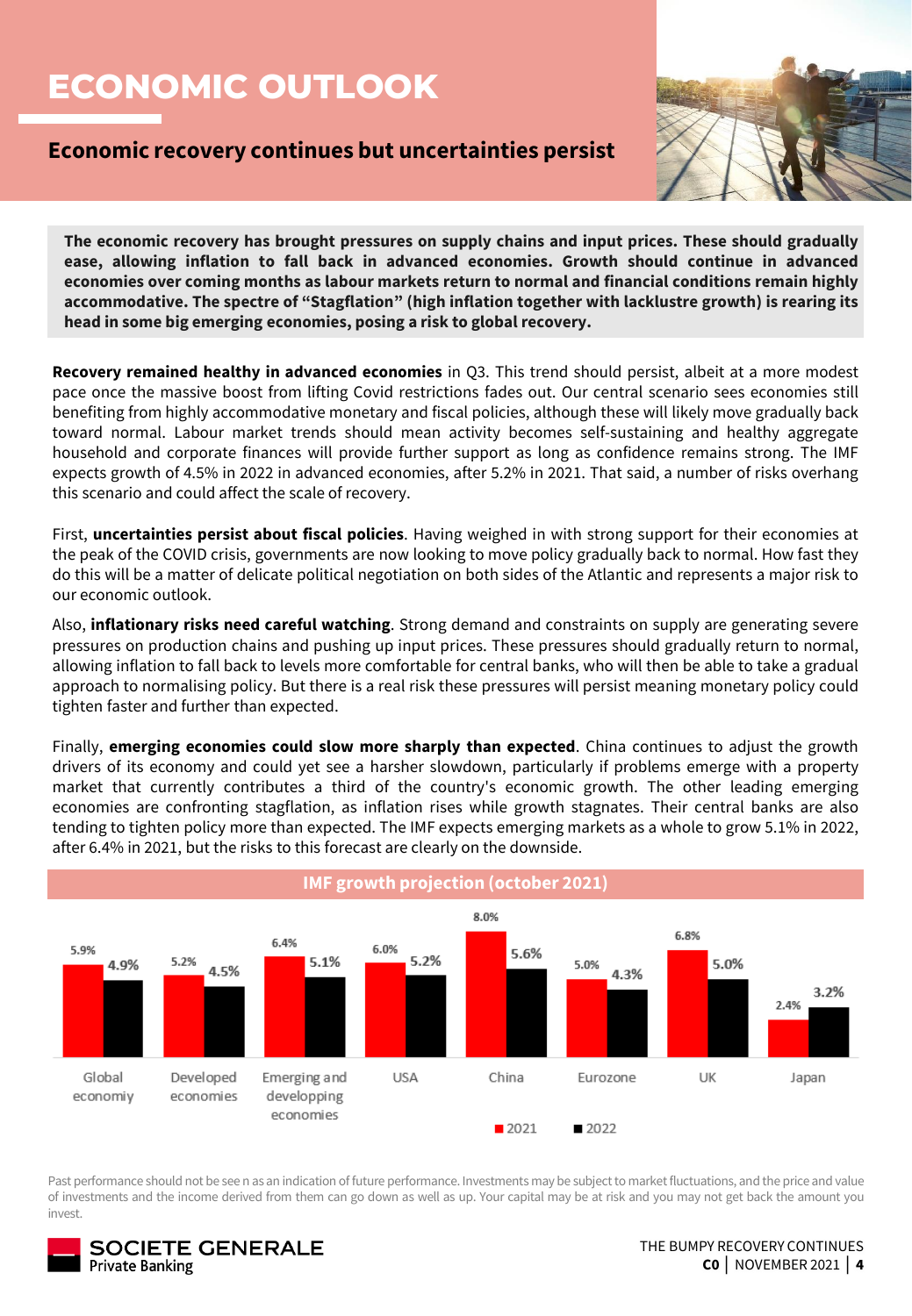### **FIXED INCOME**

**Still limited overall appeal**



**The current environment with its ongoing recovery is tough for bonds. We are sticking with our strong Underweight on sovereign debt. We are moving back to Neutral on emerging market sovereign debt, offsetting this with a slight Underweight (instead of Neutral) on high-yield debt.**

### **Sovereigns**

**US.** After hitting 1.7%, yields on 10-year T-Notes dropped to around 1.5% in the last week of October, on the back of financial market fears over a near "stagflation" scenario, the beginning of a cycle of rate hikes by the Fed starting in September 2022, just after it finishes tapering, and a sharper economic slowdown than previously expected. However, our scenario continues to expect robust economic growth over the coming quarters, underpinned by consumption and business investment. Inflation will moderate over the coming months as production chains normalise. This implies that the Fed will adjust rates more gradually than the pace the markets are currently pricing in. As such, we continue to anticipate a gradual rise in long-term yields and are maintaining a strong Underweight to US government bonds.

**Euro zone.** 10-year German Bund and French OAT yields have followed similar paths to US T-Notes. After peaking at -0.08% in mid-October, the 10-year Bund yield fell to -0.14%, while the 10-year OAT yield dropped to around 0.20%. Similar to in the US, these declines reflect market expectations that the ECB will raise its key rate as soon as 2022 in light of inflationary pressures, and that growth will slacken. We are maintaining a strong Underweight to euro zone sovereign bonds. We believe that European inflation is transitory and above all reflects the rise in energy prices and budgetary impacts.

**UK.** Yields on the 10-year Gilt did not escape the general trend on the sovereign bond market, dropping 20 bps. It is likely that the Bank of England will start to increase its key rate as early as its next Monetary Policy Committee meeting on 4 November, in light of stronger inflationary pressures.

### **Credit**

**US and euro zone credit.** We went from slightly Underweight to Neutral on US and European high-yield debt. Indeed, the solid growth outlook and the current inflationary environment are positive for corporate balance sheets as they reduce the risk of default. Yields on risky US bonds (rated BBB) remain above 2.5% with a stable spread of 110 bps over the US T-Note.

**Emerging markets.** We went from slightly Overweight to Neutral on emerging market bonds. Indeed, the central banks in **Brazil, Russia, Chile, Poland** and elsewhere have started major tightening cycles against a backdrop of much greater inflationary pressure. The growth outlook has also deteriorated in light of public health restrictions, the slowdown in China and increased political risk in certain countries (Turkey, Brazil, Poland).



Sources: SGPB, Bloomberg, 28/10/2021

Past performance should not be see n as an indication of future performance. Investments may be subject to market fluctuations, and the price and value of investments and the income derived from them can go down as well as up. Your capital may be at risk and you may not get back the amount you invest.

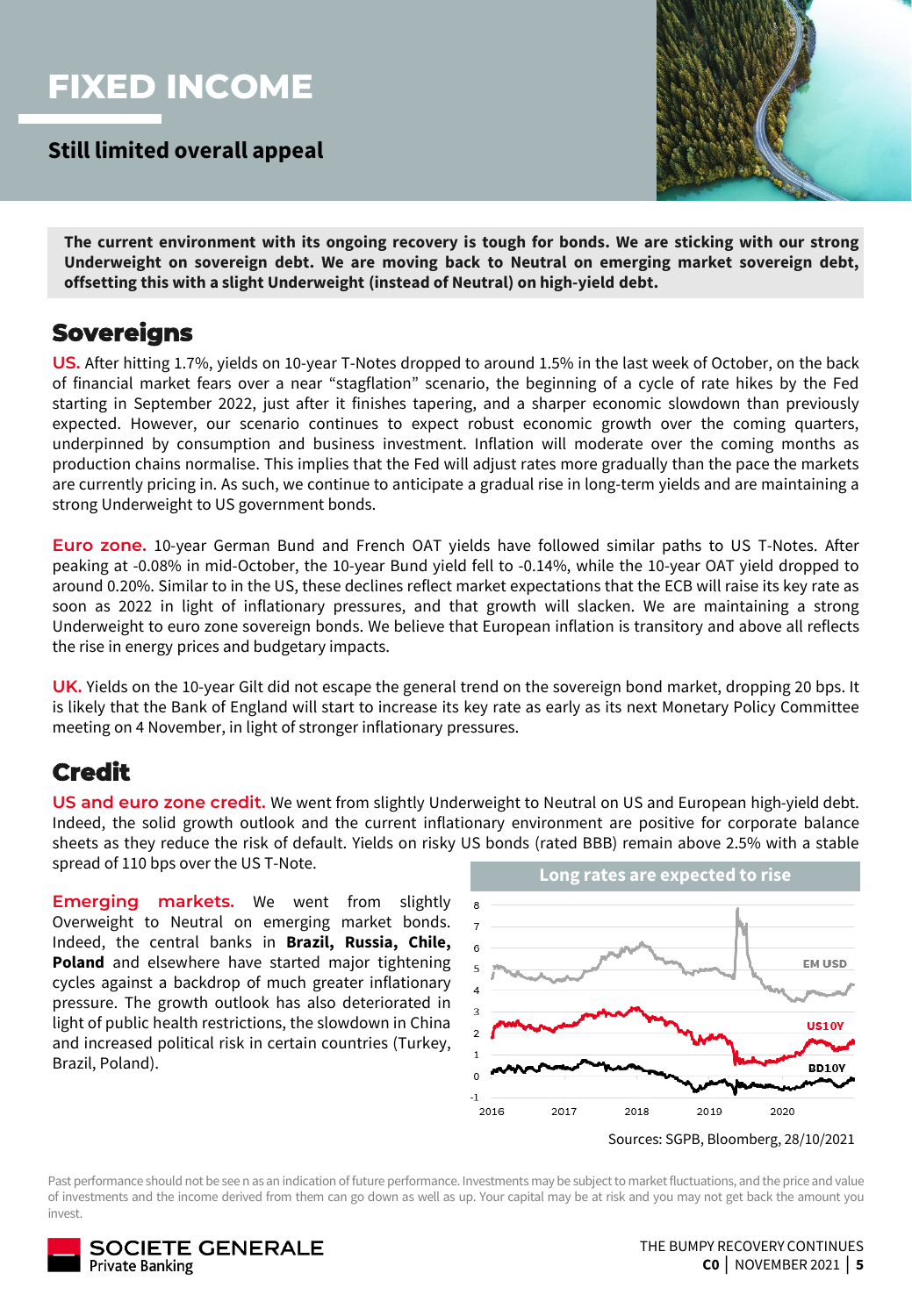

**Let's be selective !**



In a high-risk environment, we have gone for a cautious and selective allocation on equity markets. We are **Neutral on the asset class as a whole but remain overweight European markets, which still offer some catch-up.**

**United States.** After September's deep correction, US equity markets surged back to top their summer highs on the back of earnings upgrades. The VIX (S&P 500 implied volatility index) eased from 25 in September, at the height of concerns about what would happen if Chinese property giant Evergrande collapsed and after the surprise shift in tone by the Fed and Bank of England, to 15, a low unseen since February 2020. The market can count on further help from still ample liquidity and the strength of the economic recovery. Input price pressures are a clear and obvious risk to companies' earnings, but firms should be able to mitigate the impact on margins in the current inflationary environment. Rates may be on the rise but remain accommodative in real terms. Risks, on the other hand, remain considerable - ongoing supply chain pressures, budget wrangles, slowing emerging economies - and stocks are trading on extremely stretched values. For these reasons, we remain at Neutral.

**Euro zone.** The euro zone economy continues its recovery, against a backdrop of rocketing energy prices and input price pressures. Some sectors are finding it harder to pass on price rises to consumers than in the United States and will feel a squeeze on margins. That said, zone stocks remain more attractively valued and still offer interesting upside. We therefore remain at Overweight on this market, preferring cyclicals and companies with the pricing power to offset input pressures.

**United Kingdom.** Worries persist about inflation, labour market trends, supply chain resilience and the trend in COVID-19, but British stocks still look attractively priced. The underlying economic trend remains good and the restoration of dividend payments should be another positive. We therefore remain at Overweight on this market.

**Switzerland.** Analysts still expect earnings growth to lag other developed countries. Fundamentals nonetheless remain sound with high quality stocks that should offer protection against any fall.

**Japan.** Despite the yen's recent devaluation, earnings growth is set to slow due to supply side risks, including a slowing Chinese economy and semiconductor bottlenecks. We remain at Neutral.

**Emerging markets.** Central banks in many emerging markets have hiked rates in the face of severe inflationary pressure. In this environment, risks of a slowdown are pretty high. But stock values still appeal. The market is down since the start of the year and could harbour opportunities. We remain Neutral.

**European valuations remain well below those of the US**



Sources: SGPB, Macrobond, 28/10/2021

Past performance should not be see n as an indication of future performance. Investments may be subject to market fluctuations, and the price and value of investments and the income derived from them can go down as well as up. Your capital may be at risk and you may not get back the amount you invest.

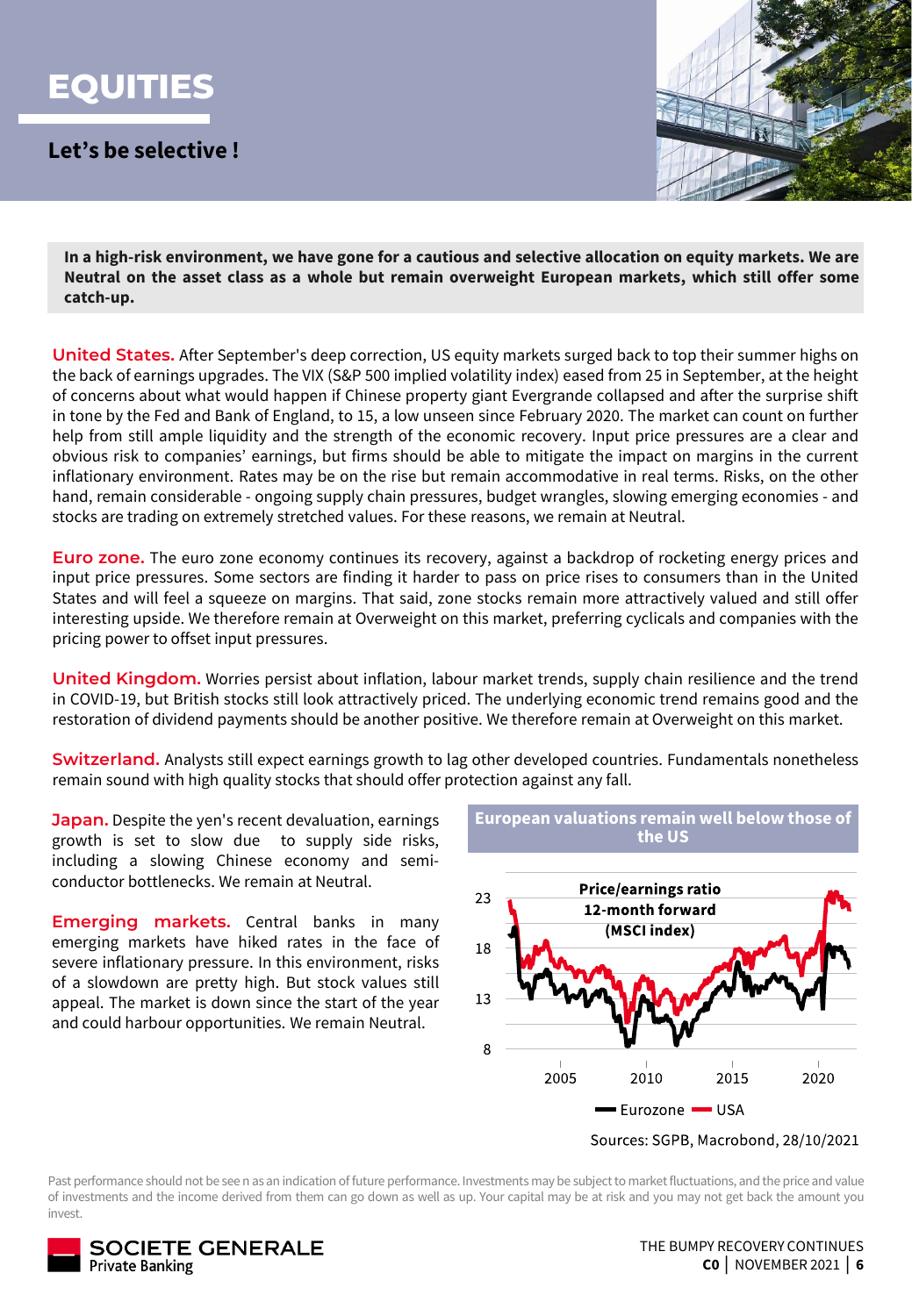### **CURRENCIES**

### **Still Overweight on the Dollar versus the Euro**



**We are maintaining our Overweight on the dollar against the euro because of a more rapid tightening by the Federal Reserve relative to the ECB and to benefit from its position as a "safe haven" currency in the event of proven financial market turbulence.** 

**Dollar index (DXY).** The USD is holding relatively steady against a basket of leading advanced and emerging market currencies. The cycle of central bank policy tightening in emerging markets (Brazil, Russia, Korea) and some advanced economies (Canada, United Kingdom) should support these currencies against the US dollar. However, the dollar will draw support in coming months from the growth gap between the US economy and the rest of the world and ongoing current account surpluses in Asia and Europe.

**EUR/USD.** Europe's economy continues to recover, as health rules move back toward normality and domestic demand booms. In France, for instance, economic activity was back at pre-crisis levels by Q3, sooner than the analysts' consensus expected. Meanwhile, inflationary pressure in the euro zone, mainly reflecting rising energy prices, has markets betting the ECB will start raising rates in 2022. We remain slightly Underweight EUR/USD. We reckon the US's more advanced phase of policy tightening and growth gap compared to the euro zone should tip the scales toward a strengthening USD. The dollar is also a valuable safe-haven currency in the current high-risk environment.

**GBP/USD.** Sterling also gained ground (+1.7%) against the USD over the last month on the prospect the BoE will tighten monetary policy earlier than expected. It is thought the British central bank could start raising policy rates as early as its next meeting, on November 4, amid more evident inflationary pressures. We nonetheless remain Neutral on the GBP, which is heavily sensitive to Brexit renegotiations.

**USD/JPY.** The yen is still the weakest-performing advanced economy currency against the USD this year. The JPY ended the month at 113.7 JPY/USD, down 2.39% on the month and 9% since the start of the year. This weakness by the yen reflects the country's weak economic growth, hampered by still strict health measures, and various economic uncertainties. That said, we remain Neutral on the JPY. The yen is still a safe haven currency and inflationary pressures remain low (-0.5% underlying inflation in September).

**EUR/CHF.** The CHF has made modest gains against the euro since mid-September, up 1.2% in a month, on inflationary pressures in the world's leading economies, including the euro zone. In these circumstances, the CHF is seen as a safe haven and, since Swiss inflationary pressures remain slight, a hedge against inflation. We remain Neutral on the CHF. The Swiss National Bank continues to intervene in currency markets to cap any rise in the CHF and a likely easing of inflationary pressures in 2022 and ongoing economic recovery in the zone should tend to reduce upward pressure on the CHF.

**EM FX (vs USD).** Emerging market currencies ex Asia suffered severe bouts of volatility last month. The BRL and TRY were the biggest fallers, -4% and - 7%, respectively, against a backdrop of doubledigit inflation and rising political risks. We remain Neutral on emerging market currencies. The steep rise in policy rates should support EM currencies. Also, Asian EM currencies are holding steady against the dollar helped by substantial current account surpluses.



#### Sources: SGPB, Macrobond, Fed, 22/10/2021

Past performance should not be see n as an indication of future performance. Investments may be subject to market fluctuations, and the price and value of investments and the income derived from them can go down as well as up. Your capital may be at risk and you may not get back the amount you invest.

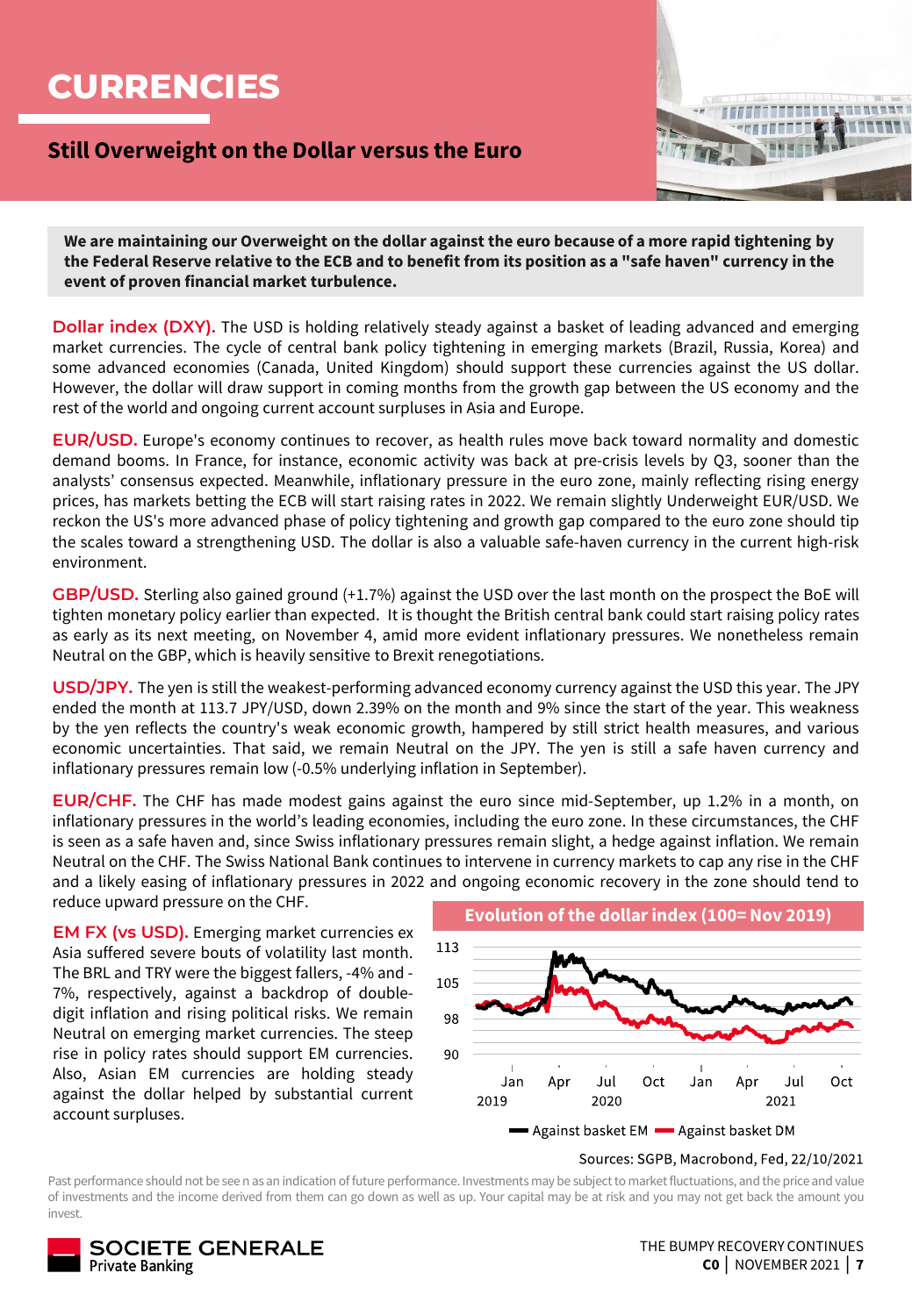### **ALTERNATIVES**

**Seeking diversification**



Supply shortages drive up oil prices while gold is buoyed by an expected rise in inflation. Hedge funds have **done well since we went to Overweight last month. We maintain this position to continue playing their decorrelation, very handy amid the high risks and volatility of a still stuttering recovery.**

### **Commodities**

**Oil.** Oil prices are at their highest since 2014, boosted by a global supply shortage and strong US demand. The OPEC cartel of oil producers and its allies (OPEC+) are only gradually raising production, having cut back considerably in the early months of the pandemic, despite rocketing prices. We still think this is a blip and Brent should trade at \$60-70 next year.

**Gold.** Gold prices, helped by the prospect of higher inflation, climbed to \$1,800. Since the latest FOMC meeting at end-September, bond markets have raised their 5-year inflationary expectations to nearly 3.0% from around 2.40%. We think gold remains an efficient source of diversification, with little correlation to equities and remain Overweight.

### **Hedge Funds**

**Long/Short Equity.** Equity funds (L/S Market) are playing a particularly strong "performance protection" role as they are able to manage dispersion, particularly high in the current phase of sector rotation on equity markets.

**Event Driven.** Merger managers will continue to benefit from heavy M&A activity, led by companies that are cash-rich and/or eager to take advantage of still cheap credit in the short term.

**Fixed Income Arbitrage.** We remain cautious on **Fixed Income Arbitrage.** We remain cautious on **Fixed** Global M&A activity (mds \$) funds taking positions in sovereign debt, given our scenario of a gradual rise in interest rates We prefer funds positioned on the credit side, which stand to profit from this market where conditions are particularly tight. Such funds also offer protection against rate widening.

**Global Macro / CTA.** Commodity Trading Advisors (CTAs) offer traditional protection against market volatility, which looks set to persist. As for Global Macro funds, managers will have to pick particularly carefully amid ongoing uncertainty about the economic recovery.



Sources: Citi Event Driven Global M&A Summary, 07/2021

Past performance should not be see n as an indication of future performance. Investments may be subject to market fluctuations, and the price and value of investments and the income derived from them can go down as well as up. Your capital may be at risk and you may not get back the amount you invest.

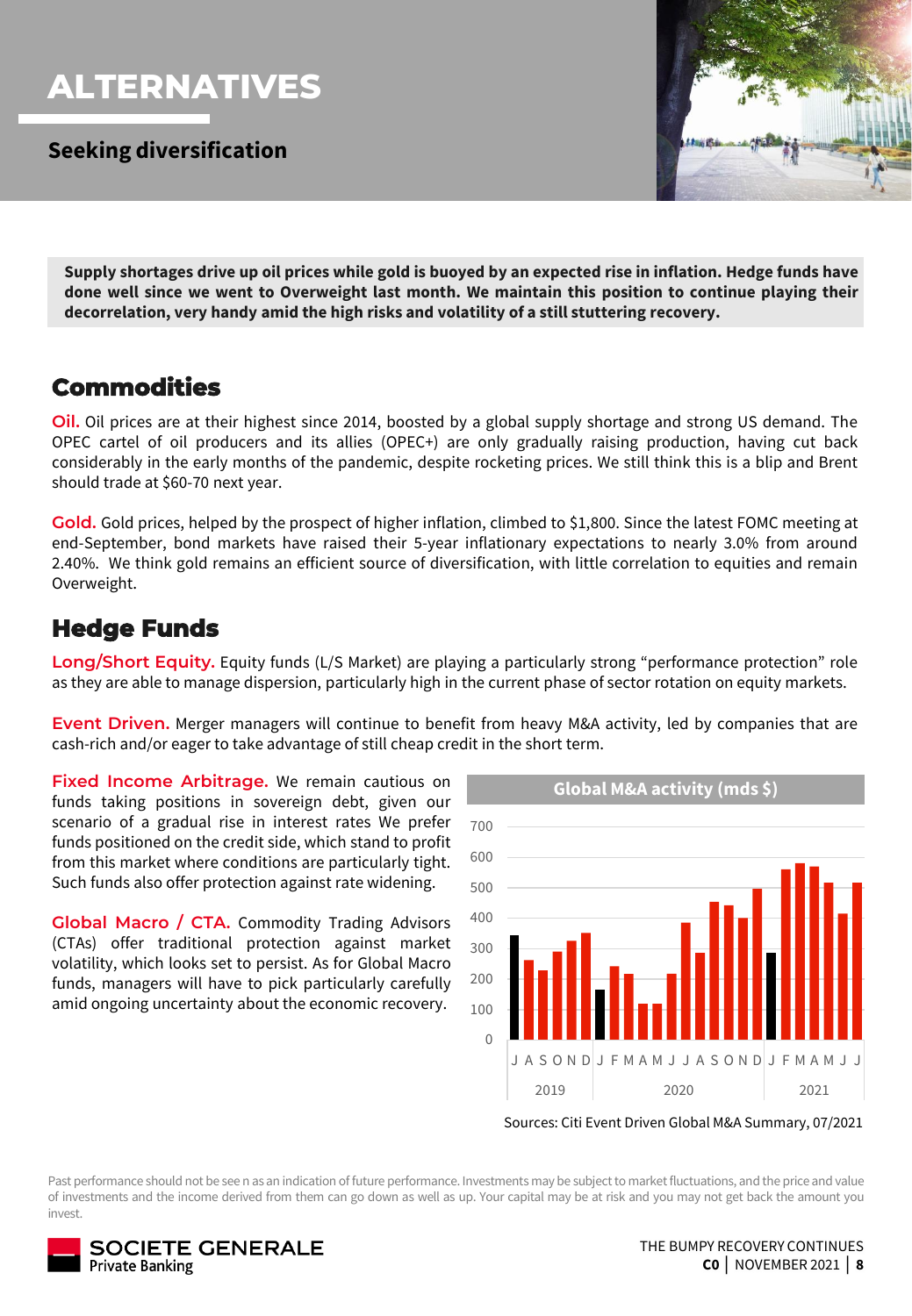Societe Generale Private Banking is a division of the Societe Generale Group operating through its head office within Societe Generale S.A. and its network (subsidiaries, branches or departments of Societe Generale S.A.) located in the countries mentioned hereafter which use the "Societe Generale Private Banking" and "Kleinwort Hambros" brands, and which distribute this document.

#### **Subject of the document**

This document has been prepared by experts of the Societe Generale Group, and more particularly of Societe Generale Private Banking division, to provide you with information relating to certain financial and economic data. The names and functions of the people who prepared this document are indicated on the first pages of the document.

This document is a marketing communication that has not been prepared in accordance with legal requirements designed to promote the independence of investment research and the investment service provider is not subject to any prohibition on dealing ahead of the dissemination of investment research.

In order to read and understand the financial and economic information included in this document, you will need to have knowledge and experience of financial markets. If this is not the case, please contact your advisor so that you no longer receive the document. Unless you do this, we shall consider that you have the necessary skills to understand this document.

Please note that this document only aims to provide simple information to help you in your investment or disinvestment decisions, and that it does not constitute a personalised recommendation. You remain responsible for any liabilities that arise. You remain responsible for the management of your assets, and you take your investment decisions freely. Moreover, the document may mention asset classes that are not authorised/marketed in certain countries, and/or which might be reserved for certain categories of investors. Therefore, should you wish to make an investment, as the case may be and according to the applicable laws, your advisor within the Societe Generale Private Banking entity of which you are a client will check your eligibility for this investment and whether it corresponds to your investment profile.

Should you not wish to receive this document, please inform your private banker in writing, and he/she will take the appropriate measures.

### **Conflicts of interest**

This document contains the views of Societe Generale Private Banking's experts. Societe Generale Private Banking trading desks may trade, or have traded, as principal on the basis of the expert(s) views and reports. In addition, Societe Generale Private Banking's experts receive compensation based, in part, on the quality and accuracy of their analysis, client feedback, revenues of their entity of the Societe Generale Group and competitive factors.

As a general matter, entities within the Societe Generale Group may make a market or act as a principal trader in securities referred to in this report and can provide banking services to the companies mentioned in that document, and to their subsidiary. Entities within the Societe Generale Group may from time to time deal in, profit from trading on, hold on a principal basis, or act advisers or brokers or bankers in relation to securities, or derivatives thereof, or asset class(es) mentioned in this document.

Entities within the Societe Generale Group may be represented on the supervisory board or on the executive board of such persons, firms or entities.

Employees of the Societe Generale Group, or persons/entities connected to them, may from time to time have positions in or hold any of the investment products/ asset class(es) mentioned in this document.

Entities within the Societe Generale Group may acquire orliquidate from time to time positions in the securities and/or underlying assets (including derivatives thereof) referred to herein, if any, or in any other asset, and therefore any return to prospective investor(s) may directly or indirectly be affected.

Entities within the Societe Generale Group are under no obligation to disclose or take into account this document when advising or dealing with or on behalf of customers.

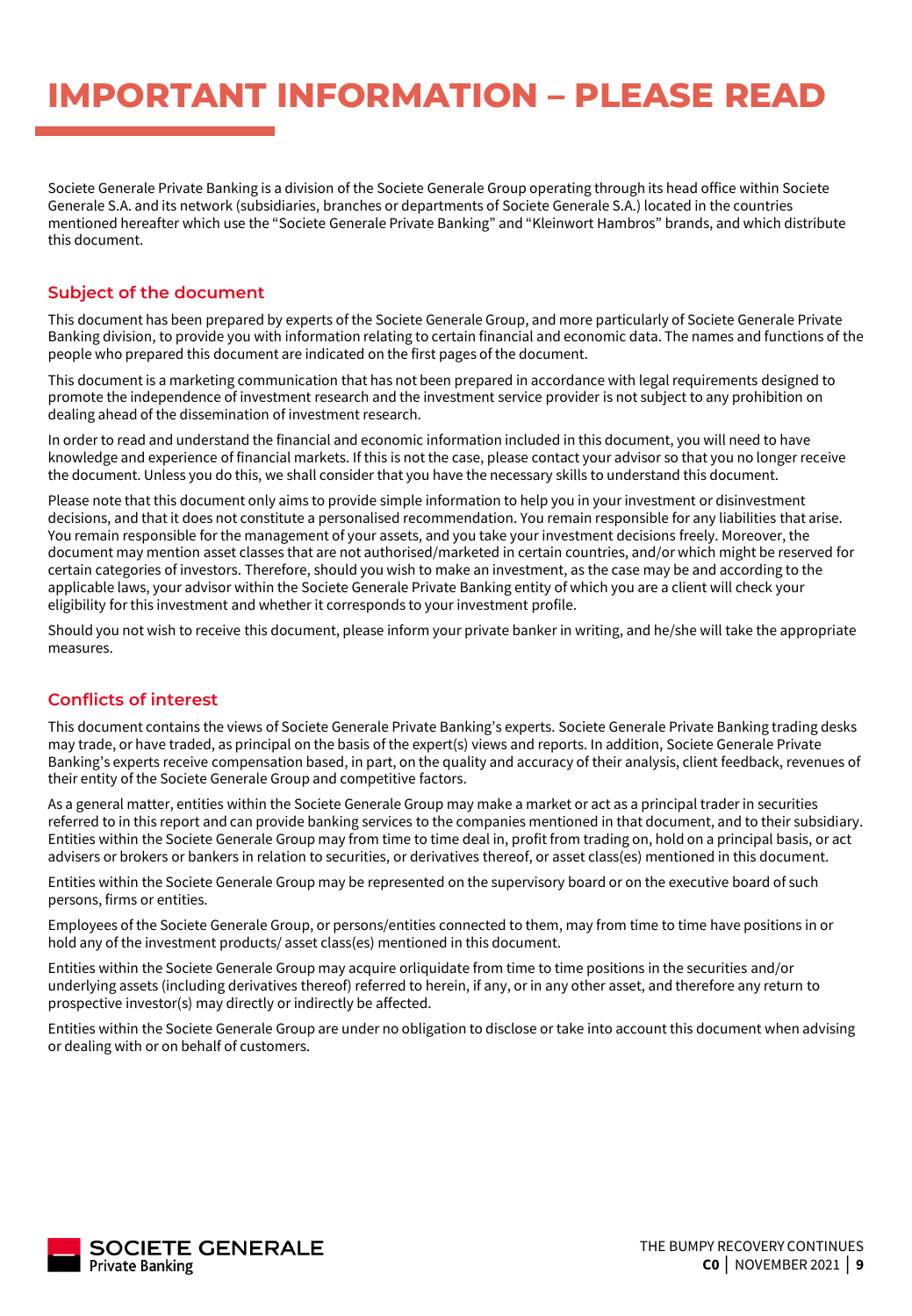In addition, Societe Generale Private Banking may issue other reports that are inconsistent with and reach different conclusions from the information presented in this report and are under no obligation to ensure that such other reports are brought to the attention of any recipient of this report.

Societe Generale Group maintains and operates effective organisational and administrative arrangements taking all reasonable steps to identify, monitor and manage conflicts of interest. To help the Societe Generale Private Banking Entities to do this, they have put in place a management of conflicts of interest policy designed to prevent conflicts of interest giving rise to a material risk of damage to the interests of Societe Generale Private Banking's clients. For further information, Societe Generale Private Banking's clients can refer to the management of conflicts of interests policy, which was provided to them by the Societe Generale Private Banking entity of which they are clients.

### **General Warning**

This document, which is subject to modifications, is provided for information purposes only and has no legal value.

This material has been prepared for information purposes only and is not intended to provide investment advice nor any other investment service. The document does not constitute and under no circumstances should it be considered in whole or in part as an offer, a personal recommendation or advice from any of the Societe Generale Private Banking entities, regarding investment in the asset classes mentioned therein.

Some products and services might not be available in all Société Générale Private Banking entities. Their availability in your jurisdiction may be restricted depending on local laws and tax regulations. In addition, they have to comply with Societe Generale Group Tax Code of Conduct. You should be aware that the investment to which this material relates may involve numerous risks. The amount of risk may vary but can expose you to a significant risk of losing all of your capital, including a potential unlimited loss. Accordingly these products or services may be reserved only for a certain category of eligible investors such as those who are sophisticated and familiar with these types of investment and who understand the risks involved. Furthermore, accessing some of these products, services and solutions might be subject to other conditions, amongst which is eligibility. Your private banker is available to discuss these products, services and solutions with you and to check if they can respond to your needs and are suitable for your investor profile. Accordingly, before making an investment decision, a potential investor, as the case may be and according to the applicable laws, will be questioned by his or her advisor within the Societe Generale Private Banking entity, of which the investor is a client, regarding his eligibility for the envisaged investment, and the compatibility of this investment with his investment profile and objectives.

Before any investment, the potential investor should also consult his own independent financial, legal and tax advisers in order to obtain all the financial, legal and tax information which will allow him to appraise the characteristics and the risks of the envisaged investment and the pertinence of the strategies discussed in this document, as well as the tax treatment of the investment, in the light of his own circumstances.

Prior to any investment, a potential investor must be aware of, understand and sign the related contractual and informative information, including documentation relating to risks. The potential investor has to remember that he should not base any investment decision and/or instructions solely on the basis of this document. Any financial services and investments may have tax consequences and it is important to bear in mind that the Societe Generale Private Banking entities, do not provide tax advice. The level of taxation depends on individual circumstances and such levels and bases of taxation can change. In addition, this document is not intended to provide, and should not be relied on for, accounting, tax or legal purposes and independent advice should be sought where appropriate.

Investment in some of the asset classes described in this document may not be authorised in certain countries, or may be restricted to certain categories of investors. It is the responsibility of any person in possession of this document to be aware of and to observe all applicable laws and regulations of relevant jurisdictions. This document is not intended to be distributed to people or in jurisdictions where such distribution is restricted or illegal. It is not to be published or distributed in the United States of America and cannot be made available directly or indirectly in the United States of America or to any U.S. person.

The price and value of investments and the income derived from them can go down as well as up. Changes in inflation, interest rates and exchange rates may have adverse effects on the value, price and income of investments issued in a different currency from that of the client. The simulations and examples included in this document are provided for informational and illustration purposes alone. The present information may change with market fluctuations, and the information and views reflected in this document may change. The Societe Generale Private Banking entities disclaim any responsibility for the updating or revising of this document. The document's only aim is to offer information to investors, who will take their investment decisions without relying solely on this document. The Societe Generale Private Banking entities disclaim all responsibility for direct or indirect losses related to any use of this document or its content. The Societe Generale Private Banking entities do not offer no implicit or explicit guarantees as to the accuracy or exhaustivity of the information or as to the profitability or performance of the asset classes, countries and markets concerned.

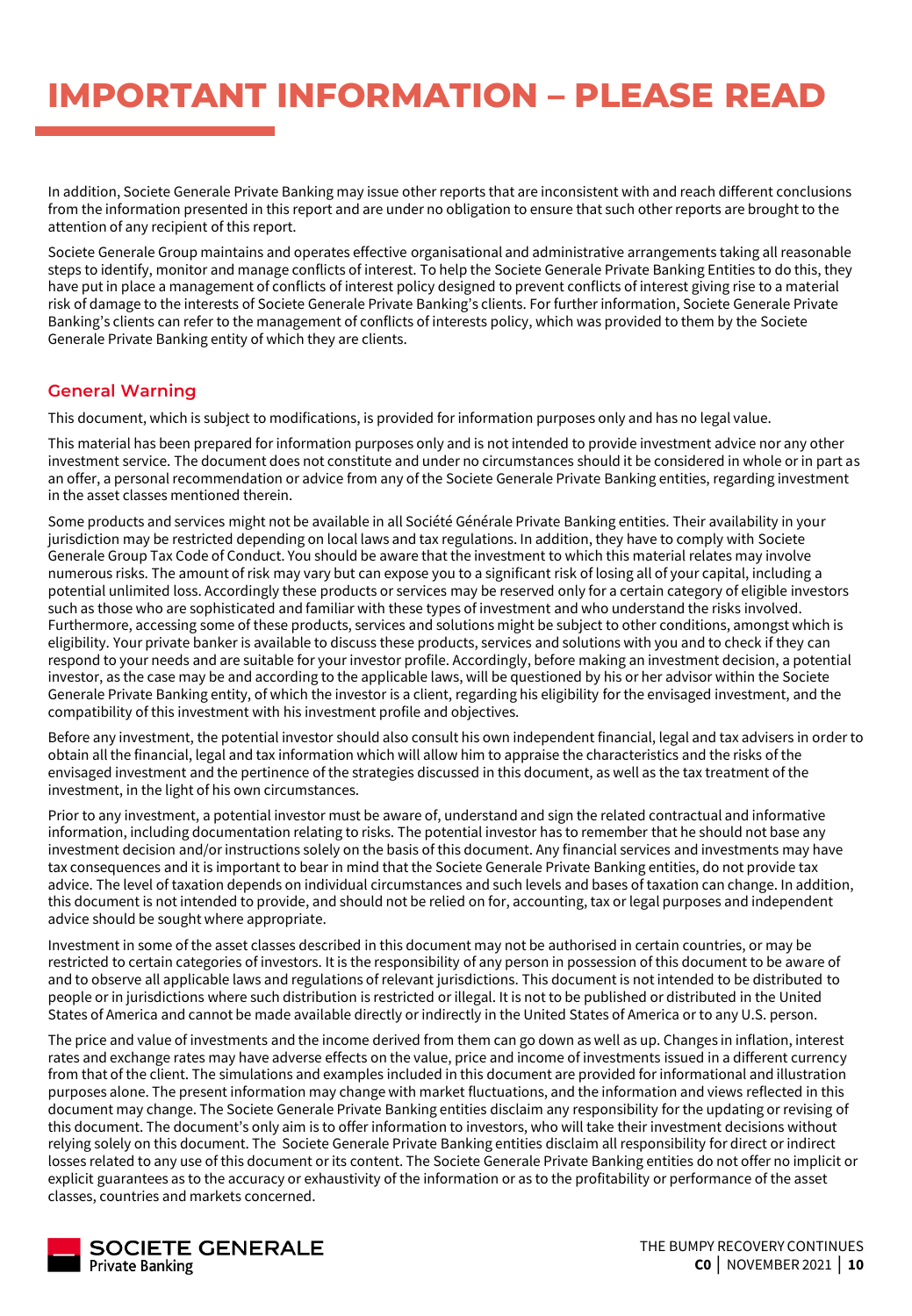Societe Generale Private Banking entities disclaim all responsibility for direct or indirect losses related to any use of this document or its content. The Societe Generale Private Banking entities do not offer no implicit or explicit guarantees as to the accuracy or exhaustivity of the information or as to the profitability or performance of the asset classes, countries and markets concerned.

The historical data, information and opinions provided herein have been obtained from, or are based upon, external sources that the Societe Generale Private Banking entities believe to be reliable, but which have not been independently verified. The Societe Generale Private Banking entities shall not be liable for the accuracy, relevance or exhaustiveness of this information. Information about past performance is not a guide to future performance and may not be repeated. Investment value is not guaranteed and the value of investments may fluctuate. Estimates of future performance are based on assumptions that may not be realised.

This document is confidential. It is intended exclusively for the person to whom it is given, and may not be communicated or notified to any third party (with the exception of external advisors, on the condition they themselves respect this confidentiality undertaking). It may not be copied in whole or in part without the prior written consent of the relevant Societe Generale Private Banking entity.

### **Specific warnings per jurisdiction**

**France:** Unless otherwise expressly indicated, this document has been issued and distributed by Societe Generale, a French bank authorised and supervised by the Autorité de Contrôle Prudentiel et de Résolution, located at 4, Place de Budapest, CS 92459, 75436 Paris Cedex 09, under the prudential supervision of the European Central Bank ("ECB"), and under the control of the Autorité des Marchés Financiers ("AMF"). Societe Generale is also registered at ORIAS as an insurance intermediary under the number 07 022 493 orias.fr. Societe generale is a French Société Anonyme with its registered address at 29 boulevard Haussman, 75009 Paris, with a capital of EUR 1,066,714, 367.50 on 1st August 2019 and unique identification number 552 120 222 R.C.S. Paris. Further details are available on request or can be found at www. http://www.privatebanking.societegenerale.fr/.

**Luxembourg:** This document has been distributed in Luxembourg by Societe Generale Bank & Trust ("SGBT"), a credit institution which is authorised and regulated by the Commission de Surveillance du Secteur Financier ("CSSF") under the prudential supervision of the European Central Bank ("ECB"), and whose head office is located at 11 avenue Emile Reuter – L 2420 Luxembourg. Further details are available on request or can be found at www.sgbt.lu. No investment decision whatsoever may result from solely reading this document. SGBT accepts no responsibility for the accuracy or otherwise of information contained in this document. SGBT accepts no liability or otherwise in respect of actions taken by recipients on the basis of this document only and SGBT does not hold itself out as providing any advice, particularly in relation to investment services. The opinions, views and forecasts expressed in this document (including any attachments thereto) reflect the personal views of the author(s) and do not reflect the views of any other person or SGBT unless otherwise mentioned. SGBT has neither verified nor independently analysed the information contained in this document. The CSSF has neither verified nor analysed the information contained in this document.

**Monaco:** The present document has been distributed in Monaco by Société Générale Private Banking (Monaco) S.A.M., located 13, 15 Bd des Moulins, 98000 Monaco, Principality of Monaco, governed by the Autorité de Contrôle Prudentiel et de Résolution and the Commission de Contrôle des Activités Financières. The Financial products marketed in Monaco can be reserved for qualified investors in accordance with Law No. 1339 of 07/09/2007 and Sovereign Ordinance No 1.285 of 10/09/2007. Further details are available upon request or on www.privatebanking.societegenerale.mc.

**Switzerland:** This document has been communicated in Switzerland by Société Générale Private Banking (Suisse) SA (« SGPBS »), whose head office is located at rue du Rhône 8,, CH-1204 Geneva. SGPBS is a bank authorized by the Swiss Financial Market Supervisory Authority ("FINMA"). Further details are available on request or can be found at www.privatebanking.societegenerale.ch.

This document (i) does not provide any opinion or recommendation about a company or a security, or (ii) has been prepared outside of Switzerland for the « Private banking ». Therefore, the Directives of the Swiss Bankers Association (SBA) on the Independence of Financial Research do not apply to this document.

This document has not been prepared by SGPBS. SGPBS has neither verified nor independently analyzed the information contained in this document. SGPBS accepts no responsibility for the accuracy or otherwise of information contained in this document. The opinions, views and forecasts expressed in this document reflect the personal views of the relevant author(s) and shall not engage SGPBS' liability.

This document is not a prospectus within the meaning of articles 652a and 1156 of the Swiss Code of Obligations.